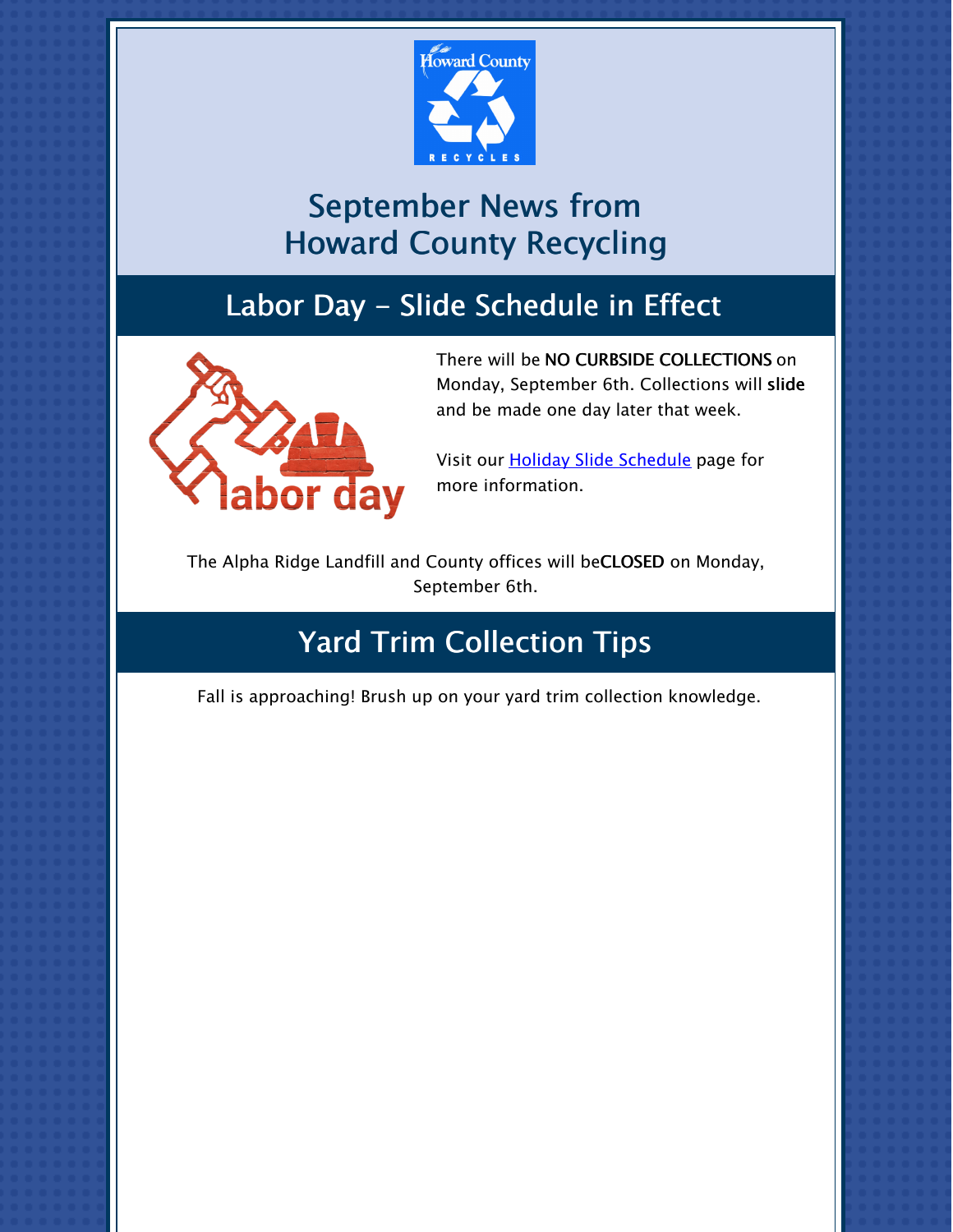# YARD TRIM THREE WAYS



Residents in our Feed The Green Bin Food Scrap Collection areas can set out yard trim and food scraps together in their green bin. Visit FeedTheGreenBin.org for more information.

Any reusable bin (no County-issued recycling container) can be used for yard trim collection. Containers should be lidless and weigh less than **40 lbs.** 





Grass & leaves can be set out in paper yard trim bags. Brush & branches should tied in bundles less than 4' in length. No plastic bags will be accepted!

Find all curbside collection guidelines on our[website](https://www.howardcountymd.gov/curbsidecollections).

### Know Before You Throw - Lead Acid Batteries

Lead acid batteries are those typically found in cars, boats and motorcycles. By law, these batteries are banned from landfills and incinerators because their toxicity levels pose a harm to our environment.

Fortunately, these batteries are readily recyclable! Most battery retailers will recycle lead acid batteries upon replacement. For residents who choose to replace their own, old lead acid batteries can be dropped off at the **Residents'** [Convenience](https://www.howardcountymd.gov/public-works/residents-convenience-center) Center at Alpha Ridge Landfill.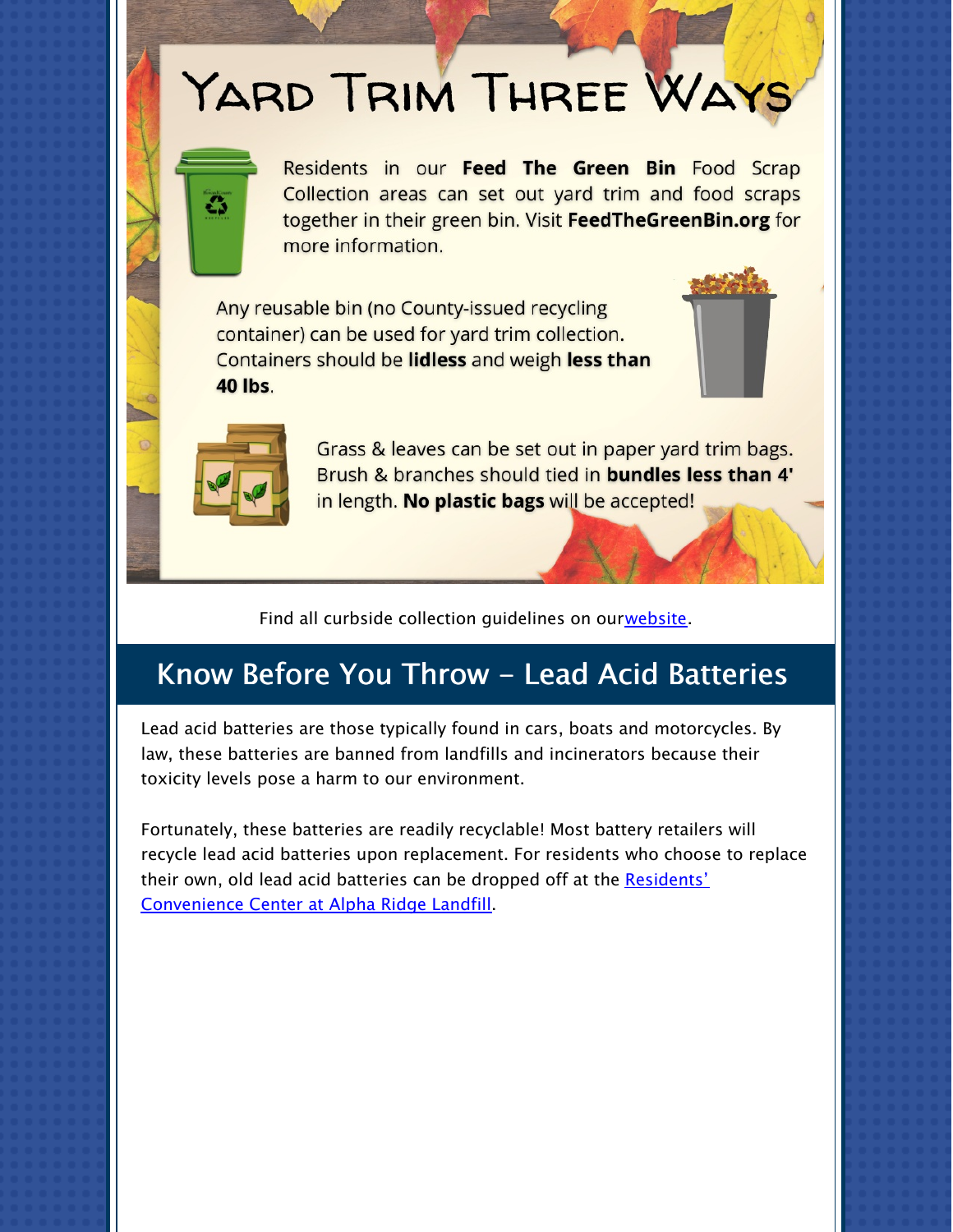

#### What happens to them?

All three main components within the battery (lead, acid and plastic) are recycled. Once separated, the lead is smelted and poured into ingot molds in preparation to be sent to battery manufacturers. They are then used to produce new lead plates for new batteries. The sulfuric acid can be converted into sodium sulfate, to be used in the production of household products like laundry detergent and glass. The polypropylene plastic pieces are sent to a plastic recycler where they can be heated and molded into new battery cases.

In 2020, we recycled about 29.17 tons of lead acid batteries!

### Missing a Wheel?

Did a wheel on your recycling cart fall off or go missing?

Spare cart wheels are available at our office (9801 Broken Land Parkway) and Kendall Hardware (12260 Clarksville Pike) during business hours.



Don't want to DIY? Fill out our [online](https://form.jotform.com/202014225838145) form and an inspector will repair you cart wheel for you.

# Questions? Comments?